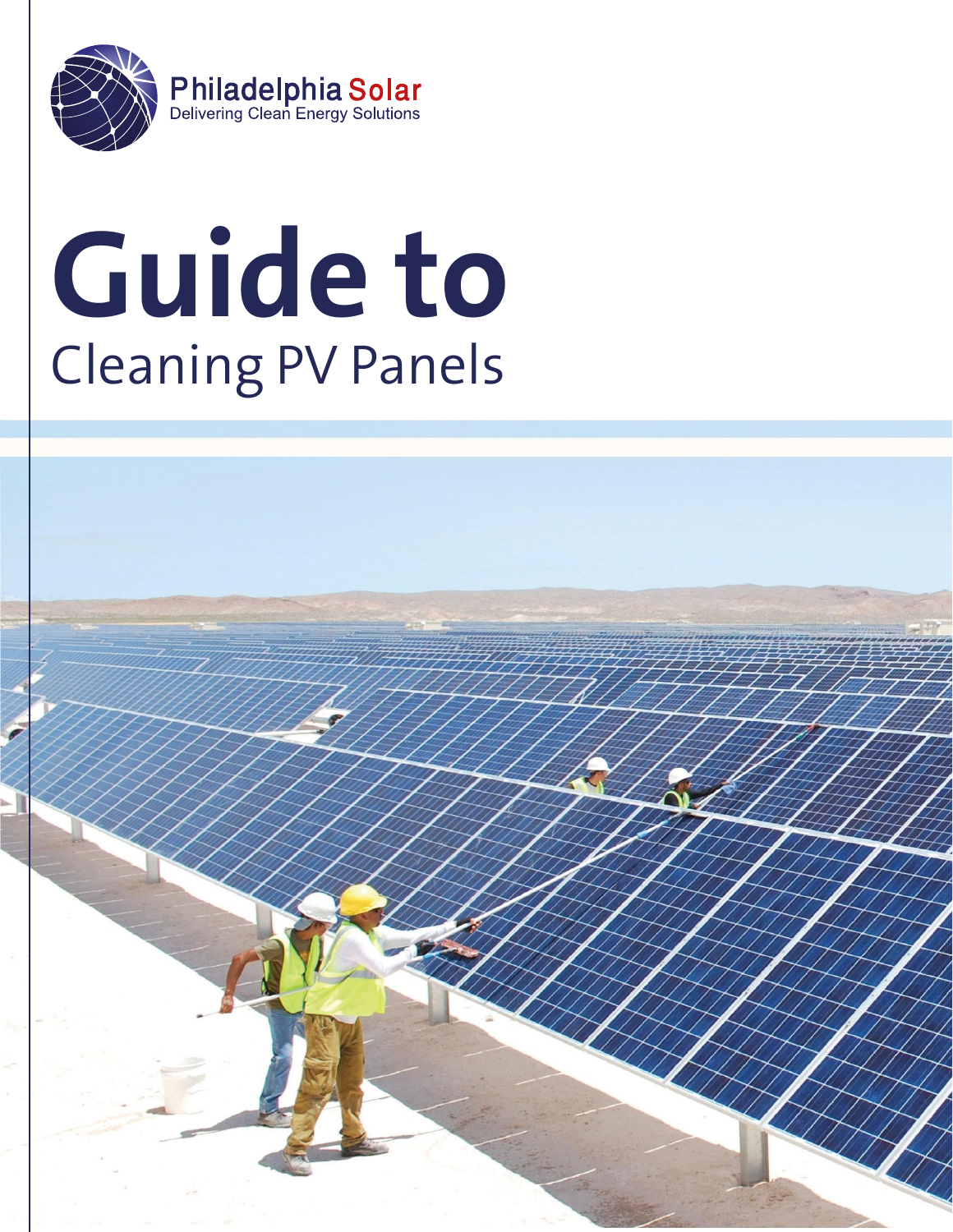#### **Introduction:**

Solar panels work by allowing light into the solar cells. The more light that hits a panel, the more power it will generate. Due to the upwards angle of solar panels, they are more prone to dirt such as bird droppings and Air pollution, accumulated dust, grease or any other particles in the air that gets caught on the solar panels.

Accumulated dirt will reduce the amount of light transmitted to the cells and hence it will significantly affect the power output. In addition, dirty parts of the panel get hotter faster than other parts, which creates hotspots. These hotspots can increase the rate at which solar panels deteriorate.

#### **General Instructions:**

- modules. Wear clean gloves to prevent fingerprints and other dirt from staying on the glass. 1. Do not use bare fingers or hands without gloves to touch or handle the glass surface of
- blades, knives, steel wool and other abrasive materials. 2. Do not use aggressive tools or abrasive material that may cause scratch of the glass. Such as
- permitted 3. Various types of soft foams, non-woven fabrics, brooms, soft sponges and soft brushes are
- clean properly. 4. Glass cleaner, alcohol, ethanol or methanol are only allowed to use in case of the water cannot
- 5. Never use steam or corrosive chemicals to speed up the cleaning process.
- to add the sodium chloride ≤2‰ in water to avoid depositing the dried minerals on glass. glass. If low mineral water is not available in the area where modules installed, it is suggested 6. Water with low mineral content should be used otherwise dried minerals will be deposited on
- 7. The pressure of cleaning water should be less than 690 Kpa.
- the module is coated by anti-reflected material. certain range from -5  $\mathrm{°C}$  to 10  $\mathrm{°C}$ . Also, the pH value of water must be around 6-8 since glass of 8. The difference between water temperature and modules temperature should be controlled at a
- electric shock. 9. Do not clean the module when the cable or the glass are broken, which may raise the risk of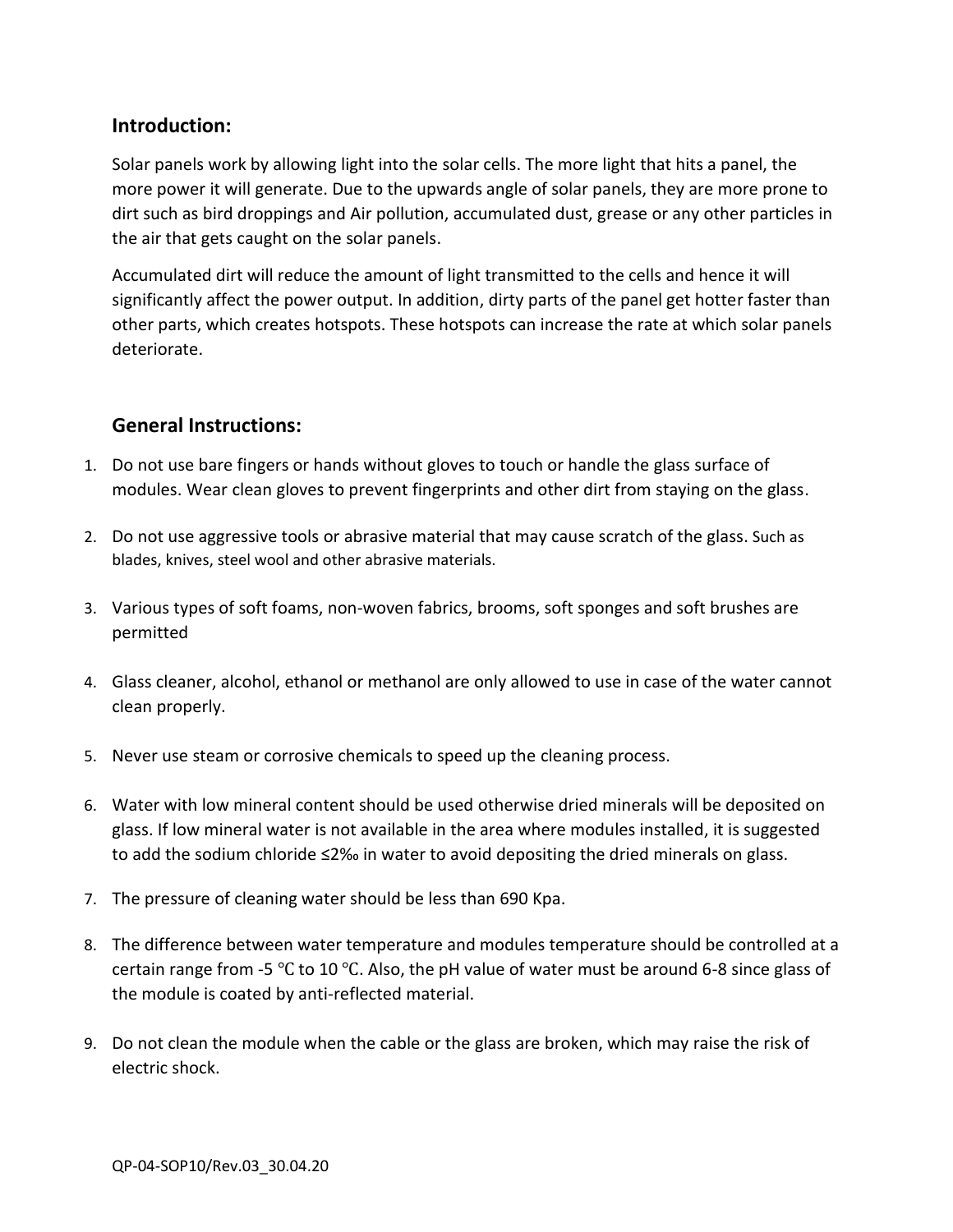- back side. 10. The back side of bifacial modules can also generate power; hence, it is necessary to clean the
- shock. 2.4 KPa) to blow away the dust/dirties. Do not use any chemicals or water in case of electrical base material to remove the dust or dirty. Or you can use compressed air (pressure less than 11. The cleaning of the transparent backsheet of bifacial modules should be done using soft cotton
- module. If happens, please replace with a new module. 12. Through any means, the cleaning should not make a damage of the backsheet of bifacial

to remove frozen snow or ice from modules since that may cause micro-cracks in cells. removing snow is desired to enhance production, use a brush to gently remove snow. Do not try 13. Philadelphia Solar modules are designed to withstand high snow loads (5400 pa). However, if

reliability and void Philadelphia's warranty. loads may cause severe micro-cracks at cell level, which in turn may compromise module 14. Do not stand, step, walk and/or jump on modules under any circumstances. Localized heavy

### Cleaning Time, Cycle and Region

Philadelphia Solar recommends cleaning during early morning or night when solar radiation is low, and the module is cooler especially in region of hotter region.



It is recommended that the customer evaluates the cleaning frequency according to the actual situation of the region where modules installed in.

For a large-scale photovoltaic power plant with a large number of modules, the time suitable for the cleaning is short each day; it is necessary to plan the cleaning cycle and divide regions based on specific circumstances of the electric field. The subregion division in the cleaning work should be done according to the electrical structure of the photovoltaic station and should ensure that each of the cleaning work can cover all components connected to several combiner boxes or inverters.